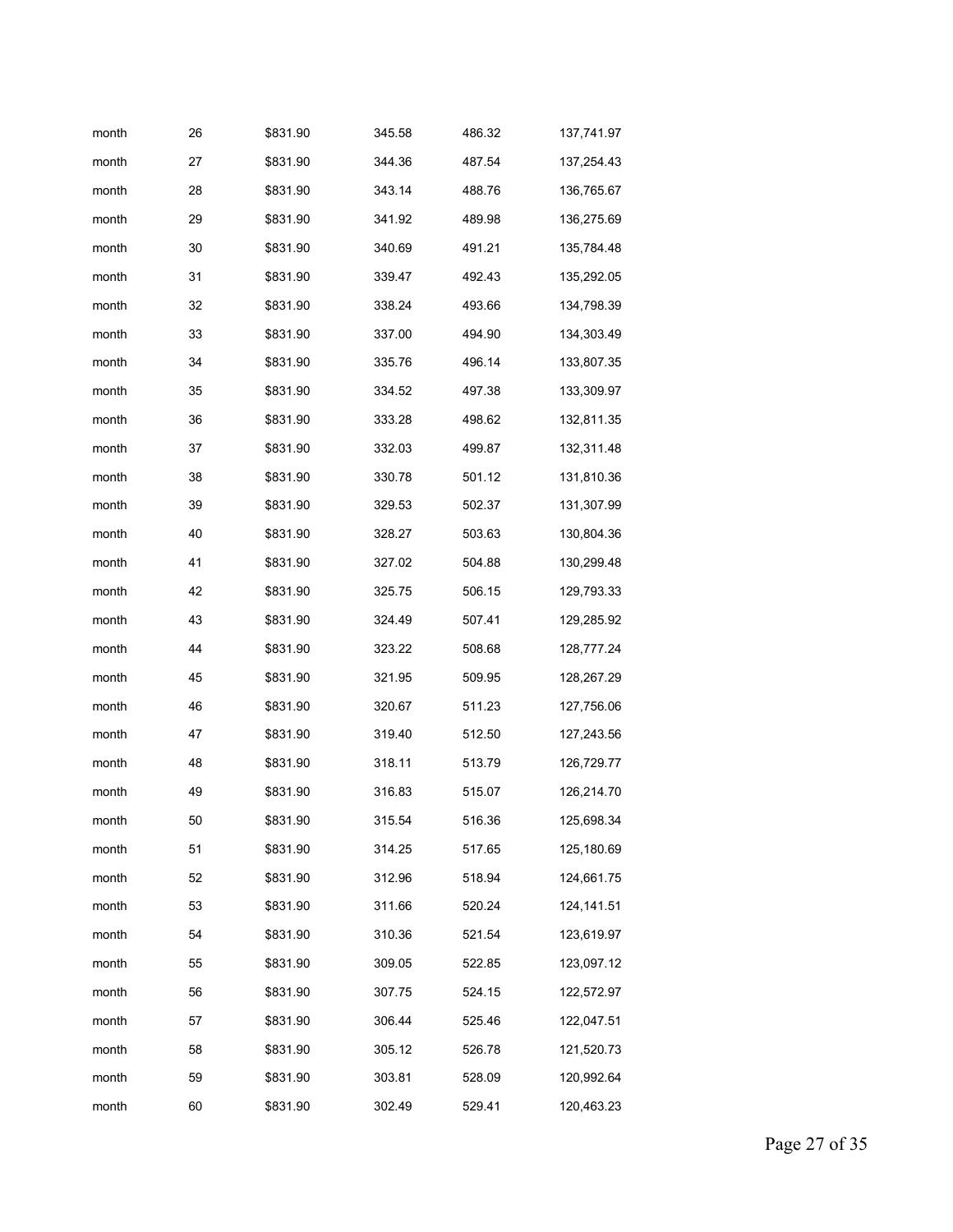| month | 61 | \$831.90 | 301.16 | 530.74 | 119,932.49 |
|-------|----|----------|--------|--------|------------|
| month | 62 | \$831.90 | 299.84 | 532.06 | 119,400.43 |
| month | 63 | \$831.90 | 298.51 | 533.39 | 118,867.04 |
| month | 64 | \$831.90 | 297.17 | 534.73 | 118,332.31 |
| month | 65 | \$831.90 | 295.84 | 536.06 | 117,796.25 |
| month | 66 | \$831.90 | 294.50 | 537.40 | 117,258.85 |
| month | 67 | \$831.90 | 293.15 | 538.75 | 116,720.10 |
| month | 68 | \$831.90 | 291.81 | 540.09 | 116,180.01 |
| month | 69 | \$831.90 | 290.46 | 541.44 | 115,638.57 |
| month | 70 | \$831.90 | 289.10 | 542.80 | 115,095.77 |
| month | 71 | \$831.90 | 287.74 | 544.16 | 114,551.61 |
| month | 72 | \$831.90 | 286.38 | 545.52 | 114,006.09 |
| month | 73 | \$831.90 | 285.02 | 546.88 | 113,459.21 |
| month | 74 | \$831.90 | 283.65 | 548.25 | 112,910.96 |
| month | 75 | \$831.90 | 282.28 | 549.62 | 112,361.34 |
| month | 76 | \$831.90 | 280.91 | 550.99 | 111,810.35 |
| month | 77 | \$831.90 | 279.53 | 552.37 | 111,257.98 |
| month | 78 | \$831.90 | 278.15 | 553.75 | 110,704.23 |
| month | 79 | \$831.90 | 276.77 | 555.13 | 110,149.10 |
| month | 80 | \$831.90 | 275.38 | 556.52 | 109,592.58 |
| month | 81 | \$831.90 | 273.99 | 557.91 | 109,034.67 |
| month | 82 | \$831.90 | 272.59 | 559.31 | 108,475.36 |
| month | 83 | \$831.90 | 271.19 | 560.71 | 107,914.65 |
| month | 84 | \$831.90 | 269.79 | 562.11 | 107,352.54 |
| month | 85 | \$831.90 | 268.39 | 563.51 | 106,789.03 |
| month | 86 | \$831.90 | 266.98 | 564.92 | 106,224.11 |
| month | 87 | \$831.90 | 265.57 | 566.33 | 105,657.78 |
| month | 88 | \$831.90 | 264.15 | 567.75 | 105,090.03 |
| month | 89 | \$831.90 | 262.73 | 569.17 | 104,520.86 |
| month | 90 | \$831.90 | 261.31 | 570.59 | 103,950.27 |
| month | 91 | \$831.90 | 259.88 | 572.02 | 103,378.25 |
| month | 92 | \$831.90 | 258.45 | 573.45 | 102,804.80 |
| month | 93 | \$831.90 | 257.02 | 574.88 | 102,229.92 |
| month | 94 | \$831.90 | 255.58 | 576.32 | 101,653.60 |
| month | 95 | \$831.90 | 254.14 | 577.76 | 101,075.84 |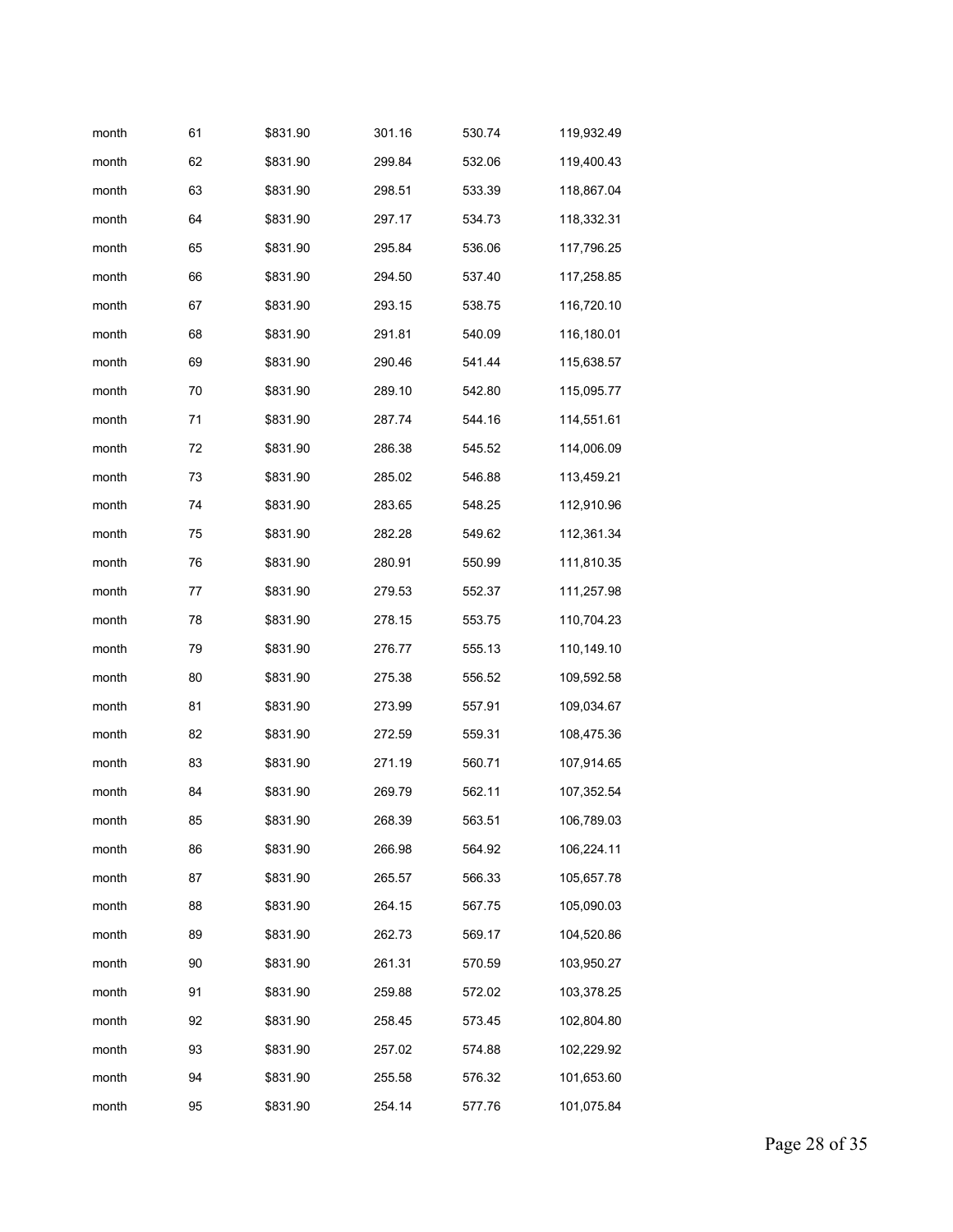| month | 96  | \$831.90 | 252.69 | 579.21 | 100,496.63 |
|-------|-----|----------|--------|--------|------------|
| month | 97  | \$831.90 | 251.25 | 580.65 | 99,915.98  |
| month | 98  | \$831.90 | 249.79 | 582.11 | 99,333.87  |
| month | 99  | \$831.90 | 248.34 | 583.56 | 98,750.31  |
| month | 100 | \$831.90 | 246.88 | 585.02 | 98,165.29  |
| month | 101 | \$831.90 | 245.42 | 586.48 | 97,578.81  |
| month | 102 | \$831.90 | 243.95 | 587.95 | 96,990.86  |
| month | 103 | \$831.90 | 242.48 | 589.42 | 96,401.44  |
| month | 104 | \$831.90 | 241.01 | 590.89 | 95,810.55  |
| month | 105 | \$831.90 | 239.53 | 592.37 | 95,218.18  |
| month | 106 | \$831.90 | 238.05 | 593.85 | 94,624.33  |
| month | 107 | \$831.90 | 236.57 | 595.33 | 94,029.00  |
| month | 108 | \$831.90 | 235.08 | 596.82 | 93,432.18  |
| month | 109 | \$831.90 | 233.59 | 598.31 | 92,833.87  |
| month | 110 | \$831.90 | 232.09 | 599.81 | 92,234.06  |
| month | 111 | \$831.90 | 230.59 | 601.31 | 91,632.75  |
| month | 112 | \$831.90 | 229.09 | 602.81 | 91,029.94  |
| month | 113 | \$831.90 | 227.58 | 604.32 | 90,425.62  |
| month | 114 | \$831.90 | 226.07 | 605.83 | 89,819.79  |
| month | 115 | \$831.90 | 224.55 | 607.35 | 89,212.44  |
| month | 116 | \$831.90 | 223.04 | 608.86 | 88,603.58  |
| month | 117 | \$831.90 | 221.51 | 610.39 | 87,993.19  |
| month | 118 | \$831.90 | 219.99 | 611.91 | 87,381.28  |
| month | 119 | \$831.90 | 218.46 | 613.44 | 86,767.84  |
| month | 120 | \$831.90 | 216.92 | 614.98 | 86,152.86  |

Page 29 of 35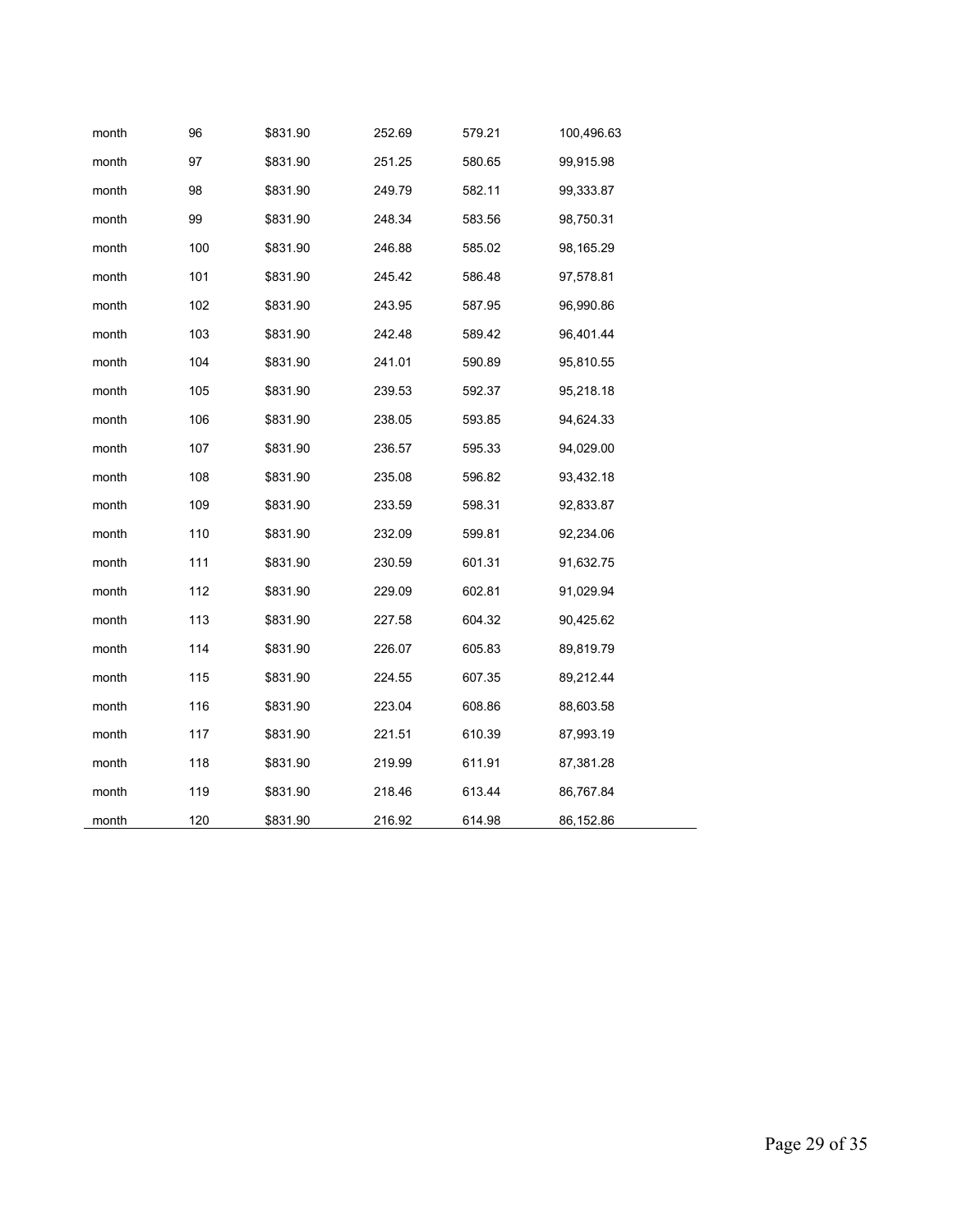### **Exhibit D Ineligible Business Activities**

Company shall prohibit the use of the Project Parcel for the following uses for the term of the loan:

- Nightclubs
- Bars
- Tattoo parlors
- Body piercing shops
- Adult entertainment
- Adult gaming rooms
- Pawn shops
- Check Cashing establishments
- Pay Day Loans
- Bikini bars
- Used car lots

## Page 30 of 35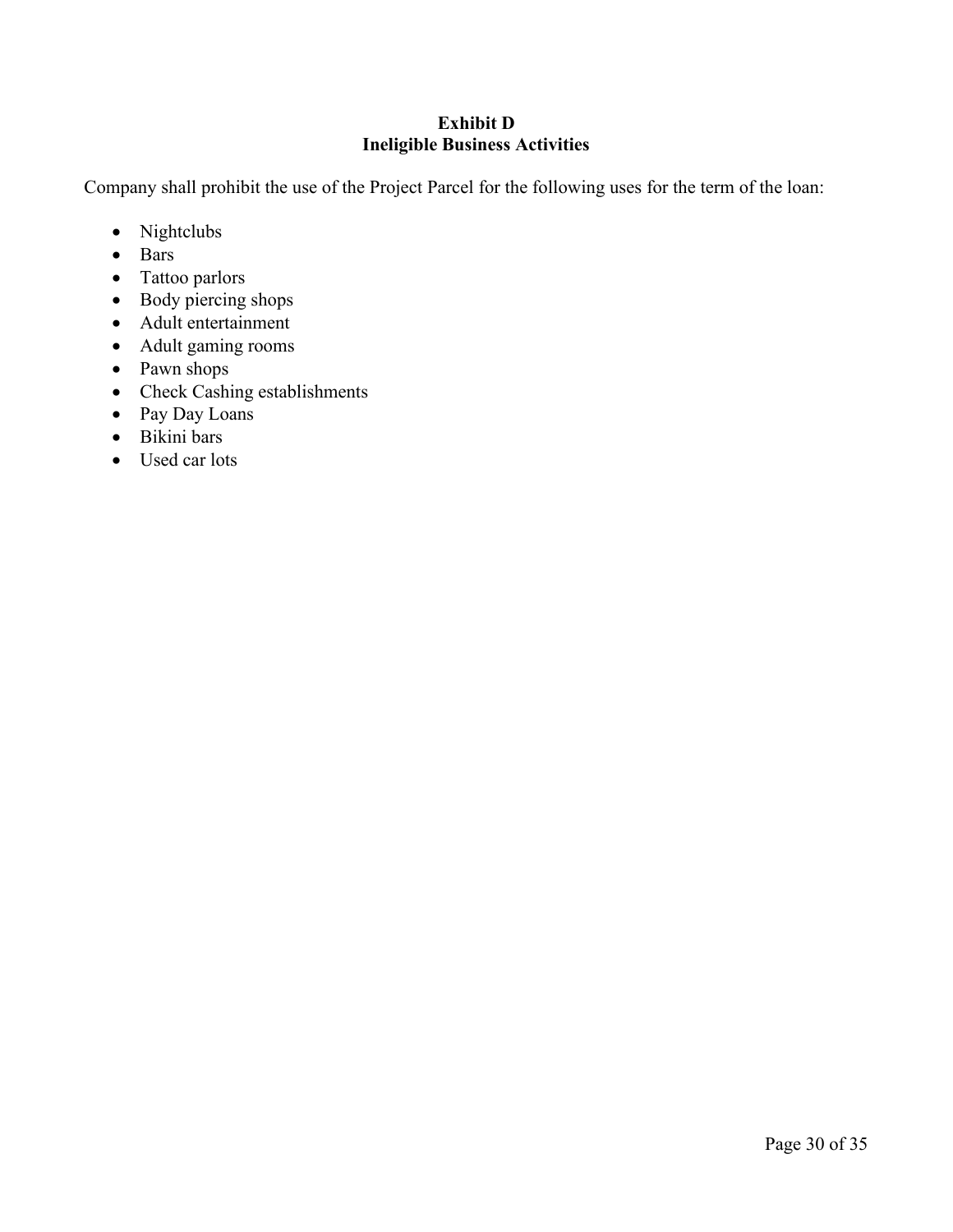### **Exhibit E JSEB Reporting Form**

Business: Goal: \$ Contact: Date: Date Contract Awarded Contractor Name Ethnicity (1) Scope of Work  $(2)$ **Contract** Amount Amount Paid to Date % of Work Completed to Date (1) AA – African American (2) Examples: Masonry HANA – Hispanic, Asian, Native American Painting WBE – Women Site Clearing C - Caucasian Electrical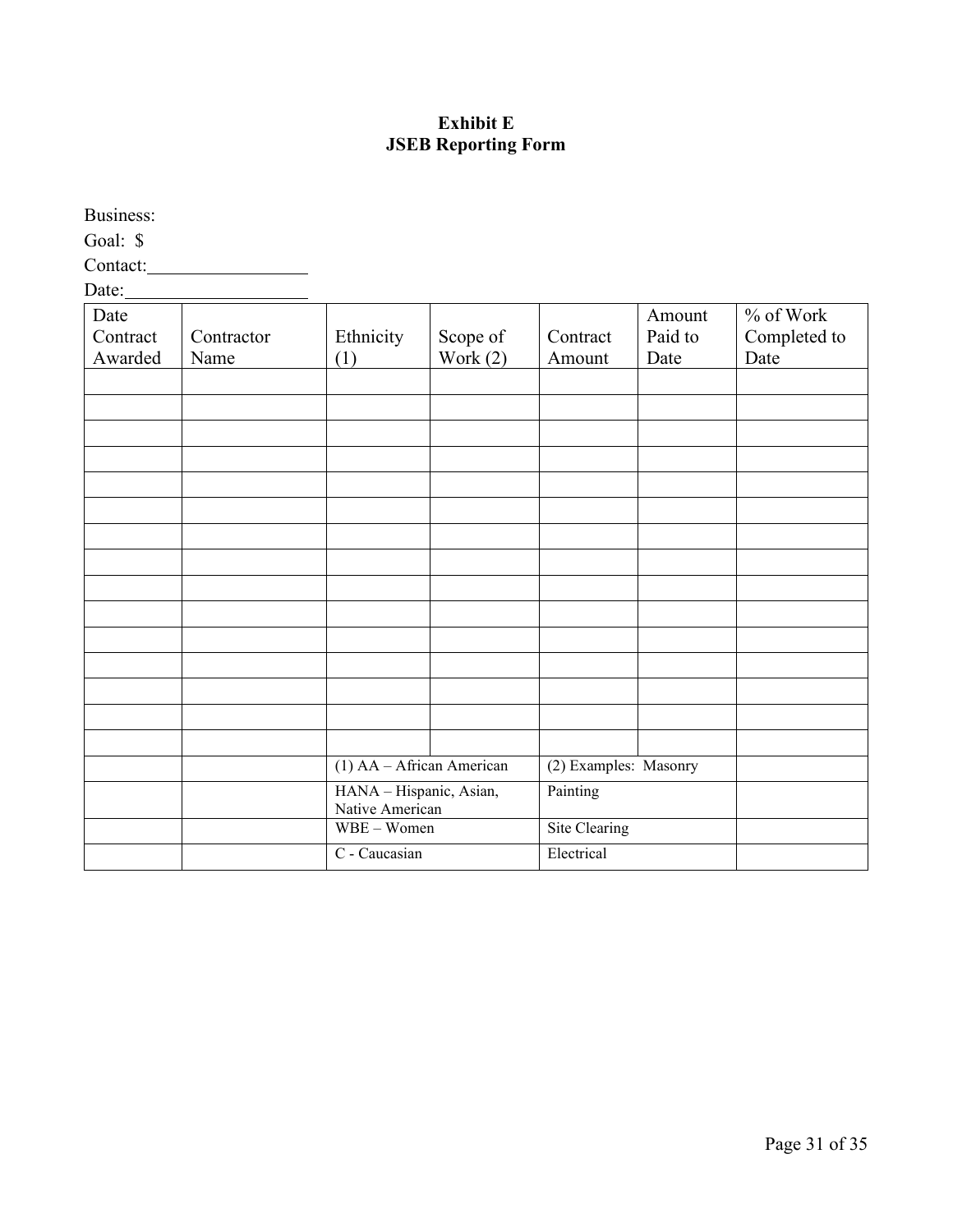## **Exhibit F**

# **Annual Survey 2021**

Please complete the form below as it relates to the project for which you received City or State assistance. Should you have any questions, please call (904) 255-5447 or email OEDFinance@coj.net. Send completed form to: City of Jacksonville, Office of Economic Development, Finance and Compliance, 117 West Duval Street, Suite 275, Jacksonville, FL 32202, Fax: (904) 630-1019, Email: OEDFinance@COJ.NET

### **As of 12/31/2021:**

#### **I. EMPLOYMENT INFORMATION**

| Number of Jobs at Project Site                             | $[1]$ |
|------------------------------------------------------------|-------|
| Number of Jobs at Project Site before Project              | $[2]$ |
| Net New Jobs (subtract line [2] from line [1]              |       |
| Average Wage of New Employees (excluding benefits)         |       |
| Estimated cost of benefits as a percentage of Average Wage | %     |

#### **II. CAPITAL INVESTMENT INFORMATION**

| <b>Project Land Costs</b>                 | $[3]$ \$ |
|-------------------------------------------|----------|
| <b>Project Structure Costs</b>            | $[4]$ \$ |
| <b>Project Equipment Costs</b>            | $[5]$ \$ |
| Other Costs                               | $[6]$ \$ |
| Total Project Costs (sum [3] through [6]) |          |

### **III. ASSESSED PROPERTY VALUE**

| Assessed Value of Property on 2021 |  |
|------------------------------------|--|
|                                    |  |

Page 32 of 35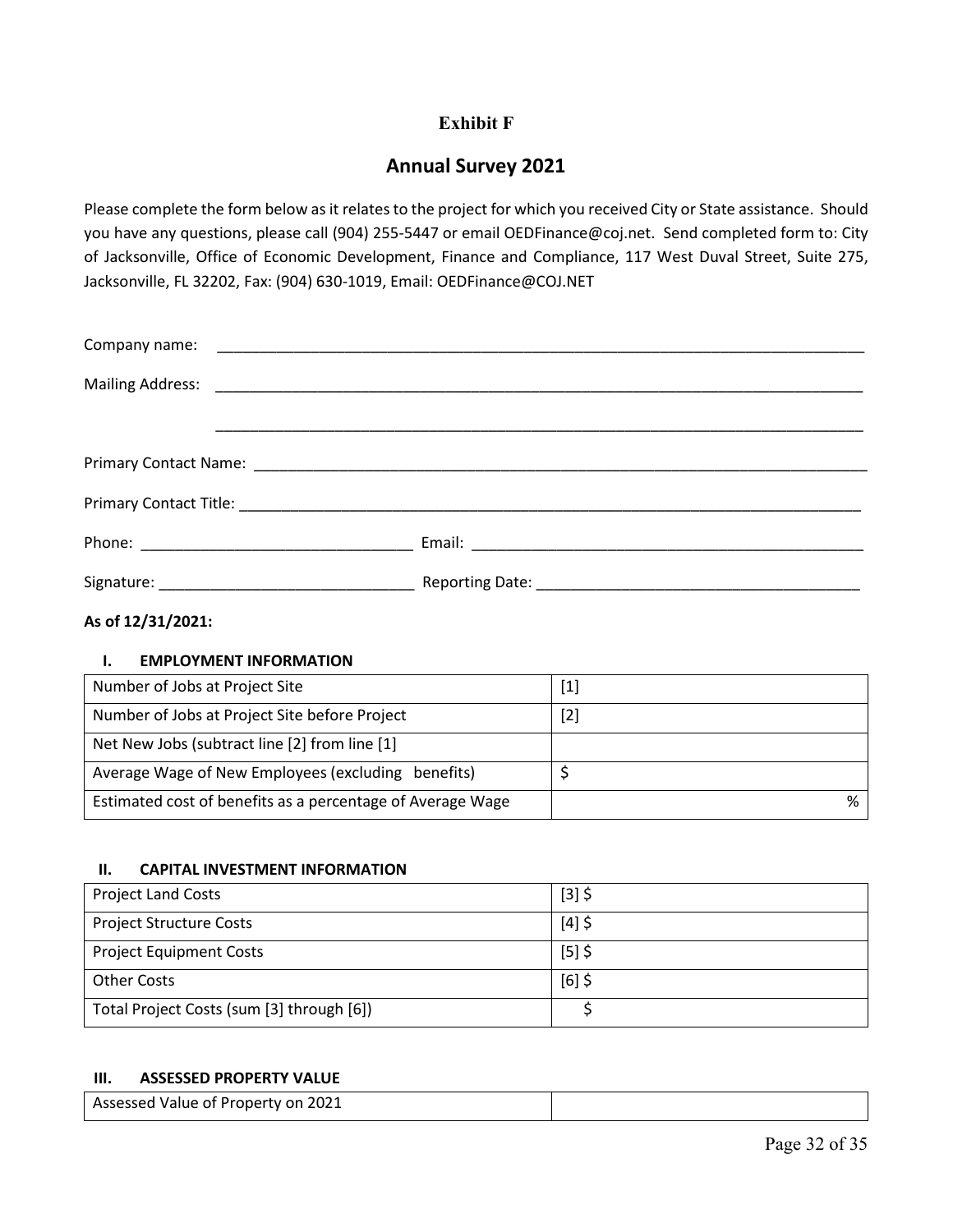| Duval County Property Tax Bill: |                  |
|---------------------------------|------------------|
| <b>Real Property</b>            | $[7]$ \$         |
| <b>Personal Property</b>        | $[8]$ \$         |
| Total of [7] & [8]              |                  |
| <b>Amount of Taxes Paid:</b>    | Date Taxes Paid: |

#### IV. PLEASE PROVIDE A BRIEF DESCRIPTION OF THE STATUS OF THE PROJECT INCLUDING, WHERE APPLICABLE, AN OVERVIEW OF THE TYPE OF JOBS CREATED.

V. PLEASE PROVIDE INFORMATION REGARDING AND COMMUNITY SERVICE ACTIVITIES IN WHICH YOU OR YOUR EMPLOYEES HAVE PARTICIPATED THIS PAST YEAR.

Page 33 of 35

On File Page 33 of 35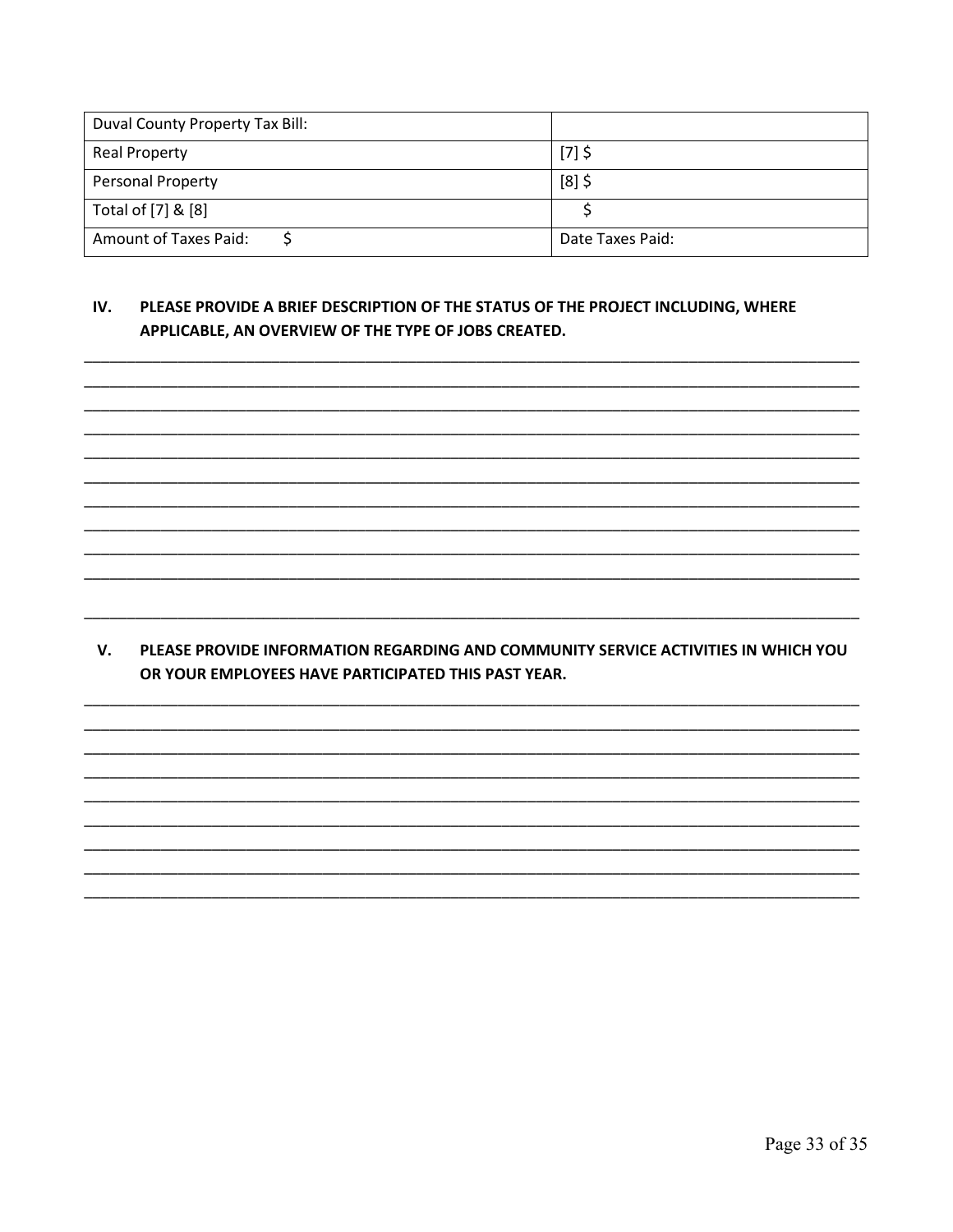### **Exhibit G**

## **Job Report 2021**

Please complete the form below as it relates to the project for which you received City or State assistance. Should you have any questions, please call (904) 255-5447 or email OEDFinance@coj.net. Send completed form to: City of Jacksonville, Office of Economic Development, Finance and Compliance, 117 West Duval Street, Suite 275, Jacksonville, FL 32202, Fax: (904) 630-1019, Email: [OEDFinance@COJ.NET.](mailto:OEDFinance@COJ.NET)

**This form should be completed to document all jobs located at the project location as required in the Agreement. The first page of this form must be completed. The second page can either be completed with all required information or a report can be run from the company's HR system. Employees listed on this form must be on the Company's payroll as of December 31, 2021. The OED reserves the right to audit the Company's records to verify the information included on this form.** 

**\*By signing this form, I hereby certify that the information in this Job Report and any accompanying documents is true and correct to the best of my knowledge, information and belief. (Please include a signature from a Vice President or higher ranking officer or in the case of an LLC, a manager or managing member.)**

Page 34 of 35